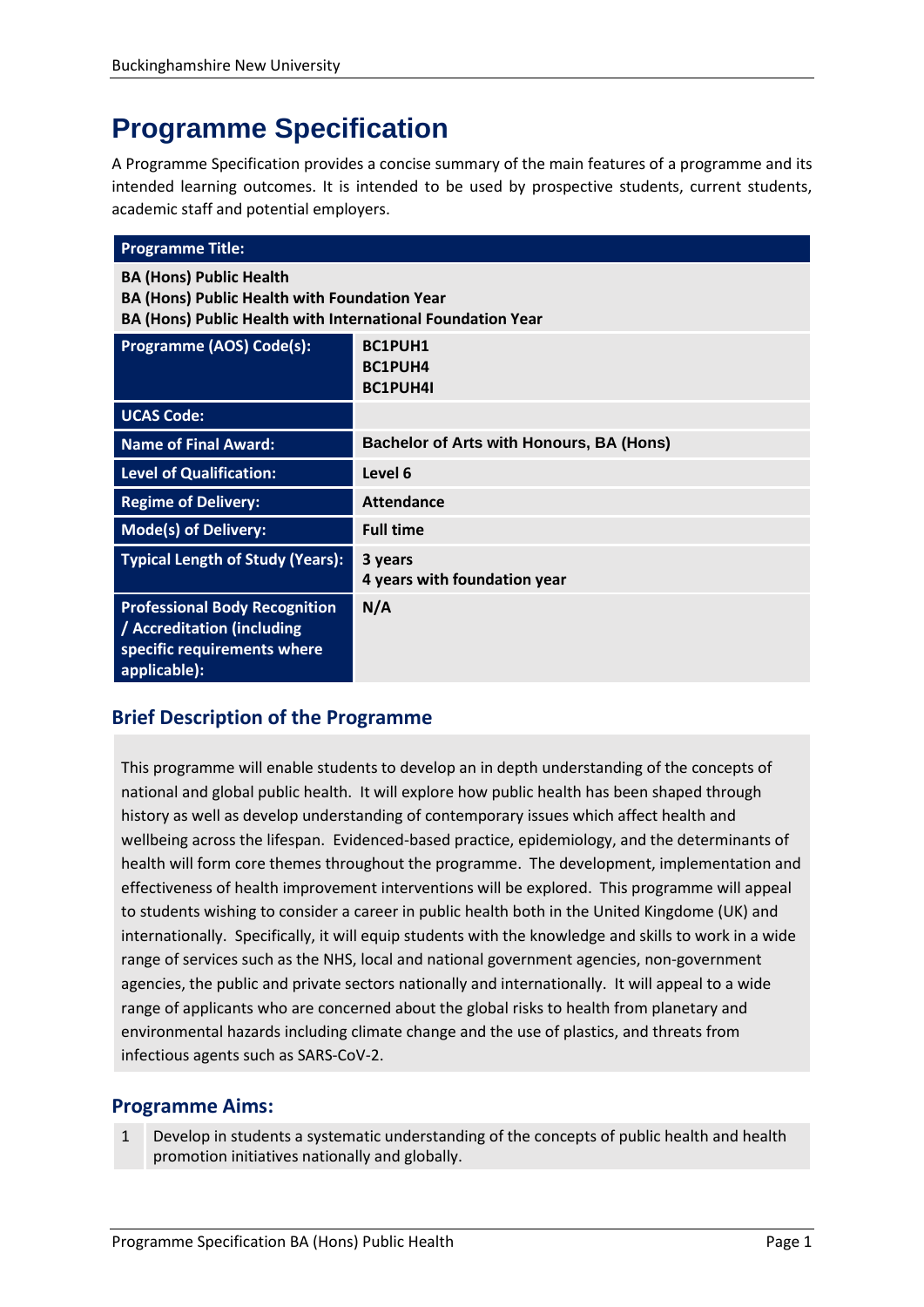- 2 Raise students' critical awareness of contemporary research pertaining to current issues in public health across the globe.
- 3 Develop in students skills in independent learning and decision making in public health
- 4 Enable students to understand the ethical responsibilities of all global citizens to safeguard the physical, emotional and mental health of individuals, groups and populations.
- 5 Develop students' leadership skills to drive improvement in health and reduce health inequalities.

## **Programme Learning Outcomes**

The Bucks Graduate Attributes focus on the development of innovative leaders in professional and creative capacities, who are equipped to operate in the 21st Century labour market and make a positive impact as global citizens. The attributes are developed through the programme.

#### **ID Learning Outcome**

On successful completion of the programme a graduate will be able to:

#### **Graduate Attribute: Knowledge and its application (K)**

- K1 Identify, discuss and critically evaluate historical and contemporary public health and health promotion.
- K2 Critically explore epidemiological data and draw appropriate conclusions that demonstrate understanding of the spread of disease across the world.
- K3 Evaluate and explain models of health promotion and behaviour change in relation to public health practice.
- K4 Explain and critically discuss the importance of safeguarding individuals, groups and populations and managing the risks associated with public health.
- K5 Discuss critically the concepts of public health in relation to understanding populations, cultures and collective responsibility and the impact on health and wellbeing.

#### **Graduate Attribute: Creativity (C)**

- C1 Challenge assumptions, abstract concepts and explore data to solve complex public health problems across the world.
- C2 Apply a variety of experiences and learning opportunities to consider innovative methods of improving health and wellbeing across the globe.
- C3 Develop critical writing skills to demonstrate independent and creative solutions to problems.

#### **Graduate Attribute: Social and ethical awareness and responsibility (S)**

- S1 Show critical awareness of the concepts of safeguarding individuals and populations from the harmful effects of the environment and human behaviours.
- S2 Demonstrate in depth understanding of mental health in relation to public health in individuals, groups and populations
- S3 Show critical understanding of the ethical responsibilities contained in public health research and related topics.
- S4 Exhibit critical understanding of the collective responsibilities of a 'global citizen'
- S5 Identify and explore health inequalities across the world and act responsibly to improve population health and well being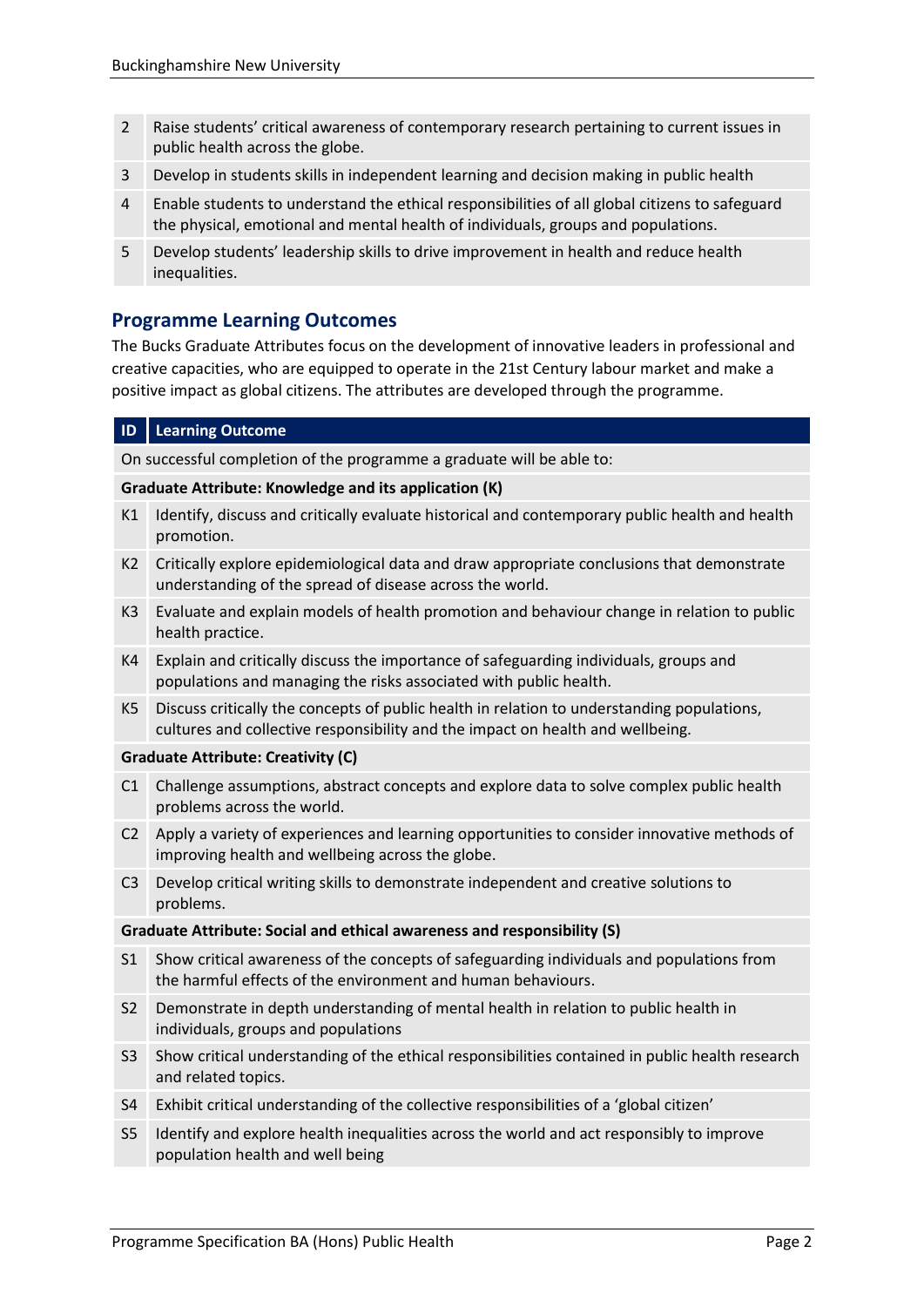#### **Graduate Attribute: Leadership and self-development (L)**

- L1 Evaluate the value of leading public health and health promotion activities in improving health reducing health inequalities
- L2 Identify and critically discuss responsibilities of managing self and others in promoting health and well being
- L3 Demonstrate critical understanding of the drivers of public health policy makers by exploring how health related decisions are made internationally, nationally and locally.

# **Programme Structure**

Programmes are structured in stages. The number of stages will vary depending on the mode (e.g. full-time, part-time), duration and location of study which will be detailed in the Programme Handbook.

Modules are set at a specific academic level and listed as either core (compulsory) or optional. The level indicates the relative academic difficulty which will increase through the programme. Passing modules will reward you with academic credit. The amount of credits will depend on the complexity of the module and the level of effort required, which is measured in 'notional learning hours'.

Our **Academic Advice webpages** provide more information on the structure of taught awards offered by the University.

*Please note: Not all option modules will necessarily be offered in any one year. Other option modules may also be introduced at a later stage enabling the programme to respond to sector developments.*

| Code         | <b>Module Title</b>                                           | <b>Credit</b> | Core /<br><b>Option</b> | Compensable<br>(Normally Yes) |
|--------------|---------------------------------------------------------------|---------------|-------------------------|-------------------------------|
| <b>FY026</b> | Preparing for Success: Knowledge and<br>Creativity            | N/A           | Core                    | Yes                           |
| FY027        | Preparing for Success: Self Development and<br>Responsibility | N/A           | Core                    | Yes                           |
| <b>FY028</b> | <b>Inquiry Based Learning</b>                                 | N/A           | Core                    | Yes                           |
| <b>FY008</b> | Ways of learning about the social world                       | N/A           | Core                    | Yes                           |

### **Foundation Level (Optional for students on degree programmes)**

#### **International Foundation Level (Optional for students on degree programmes)**

| Code         | <b>Module Title</b>                                    | <b>Credit</b> |   | Core / Compensable<br>Option (Normally Yes) |
|--------------|--------------------------------------------------------|---------------|---|---------------------------------------------|
| <b>FY042</b> | English for Academic and Professional<br>Communication | N/A           |   | Yes                                         |
| <b>FY044</b> | <b>Inquiry Based Learning</b>                          | N/A           | C | Yes                                         |
| <b>FY045</b> | Global Health and Wellbeing                            | N/A           |   | Yes                                         |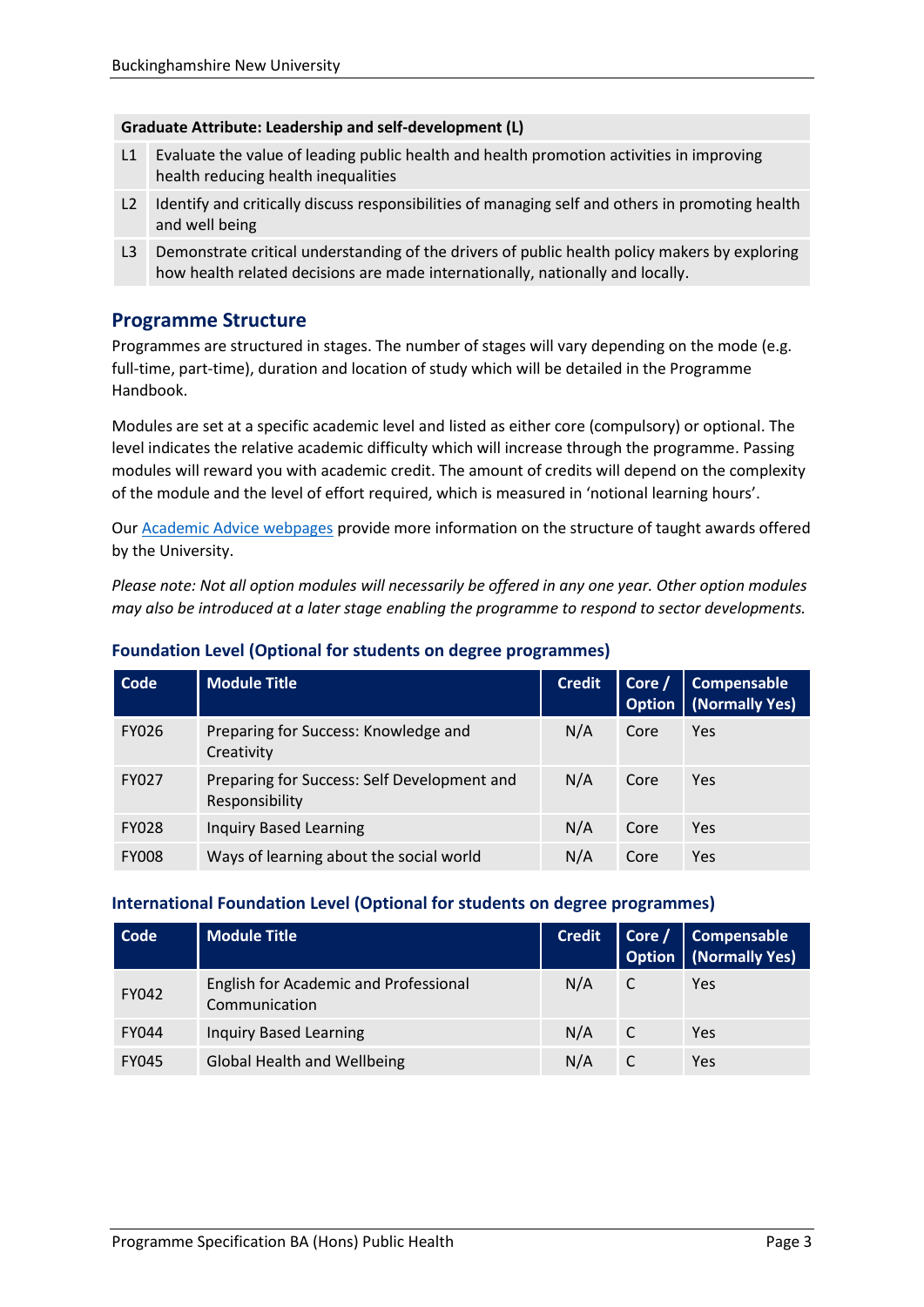#### **Level Four**

| Code         | <b>Module Title</b>                                     | <b>Credit</b> | Corre /<br><b>Optio</b><br>n | Compensable<br>(Normally Yes) |
|--------------|---------------------------------------------------------|---------------|------------------------------|-------------------------------|
| <b>HE473</b> | Current Issues in Public Health and Health<br>Promotion | 30            | Core                         | Yes                           |
| <b>HE474</b> | Introduction to Epidemiology                            | 30            | Core                         | Yes                           |
| <b>HE475</b> | Society, Culture and Communities 1                      | 30            | Core                         | Yes                           |
| <b>HF477</b> | <b>Foundations for Public Health Practice</b>           | 15            | Core                         | Yes                           |
| <b>HE476</b> | Safeguarding -a Public Health Approach                  | 15            | Core                         | Yes                           |

#### **Level Five**

| Code         | <b>Module Title</b>                                     | <b>Credit</b> | Core /<br><b>Option</b> | Compensable<br>(Normally Yes) |
|--------------|---------------------------------------------------------|---------------|-------------------------|-------------------------------|
| <b>HE587</b> | Personal and Professional Development for<br>Employment | 30            | Core                    | Yes                           |
| <b>HE588</b> | Patterns and Trends in Public Health                    | 15            | Core                    | Yes                           |
| <b>HE569</b> | Inspiring Individuals to Improve Health                 | 15            | Core                    | Yes                           |
| <b>HE590</b> | Research methods                                        | 30            | Core                    | Yes                           |
| <b>HE591</b> | <b>Health Promotion in action</b>                       | 30            | Core                    | Yes                           |

#### **Level Six**

| Code         | <b>Module Title</b>                   | <b>Credit</b> | Corc<br><b>Option</b> | <b>Compensable</b><br>(Normally Yes) |
|--------------|---------------------------------------|---------------|-----------------------|--------------------------------------|
| HE669        | At risk populations and mental health | 15            | Core                  | Yes                                  |
| <b>HE670</b> | <b>Global Public Health</b>           | 30            | Core                  | Yes                                  |
| HE671        | Settings based Health Promotion       | 30            | Core                  | Yes                                  |
| <b>HE656</b> | Educating for Improved health         | 15            | Core                  | Yes                                  |
| HE673        | <b>Dissertation</b>                   | 30            | Core                  | No.                                  |

# **Learning and Teaching Activities**

Please see the **Academic Advice pages** for a description of learning and teaching activities that are recognised by the University. Detailed information on this specific programme is outlined below: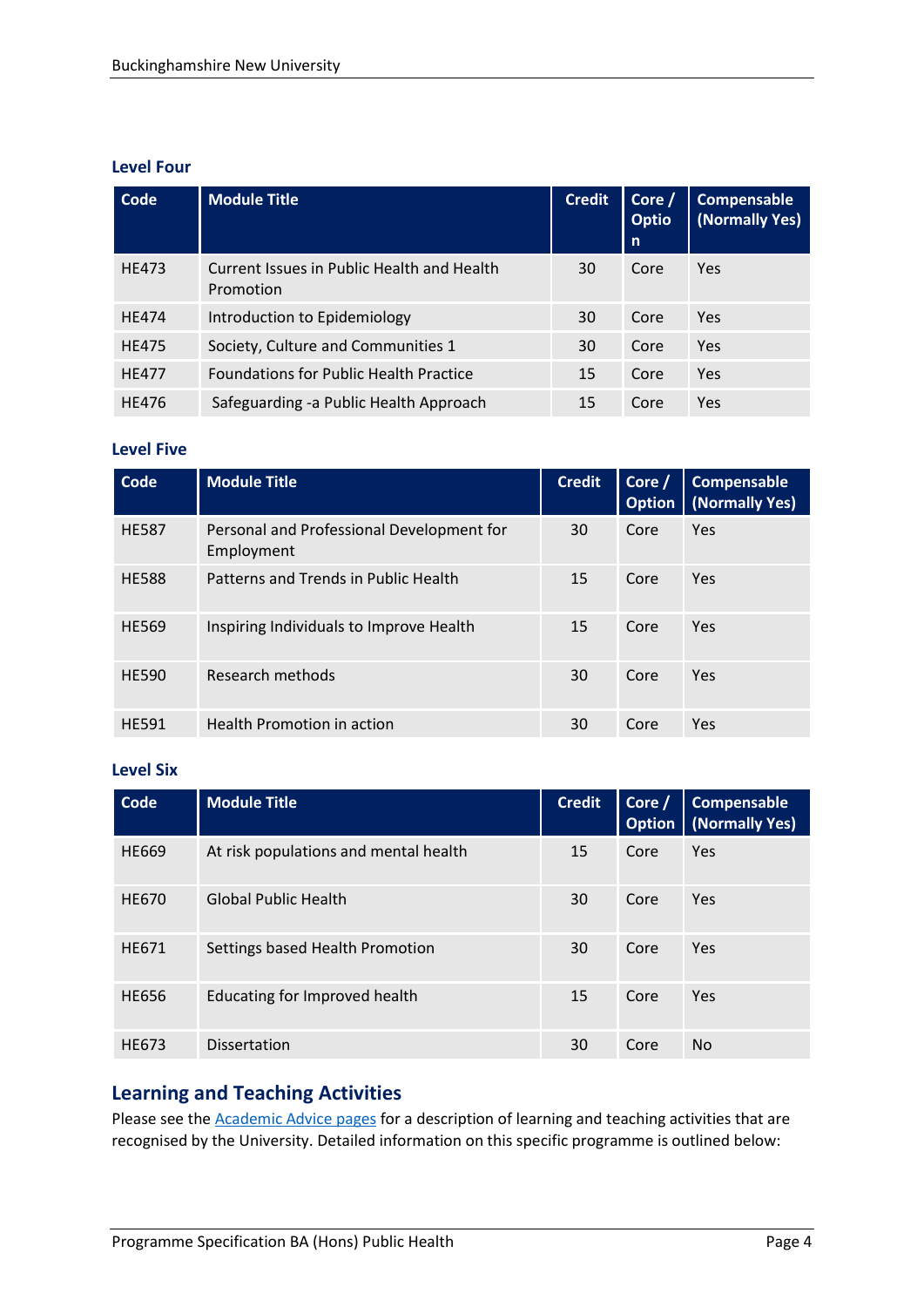This programme will include a variety of teaching and learning activities including**:** 

#### **Lectures**

This is the most formal teaching strategy employed in teaching the modules. It can be an effective method of delivery but it is most effective when followed up by seminar, discussion, debate, practical or tutorial session to consolidate learning. Staff will make appropriate use of the VLE (Blackboard) facilities or any other appropriate facility. This should enable lecturers to enhance the traditional communication and learning mediums, as well as making material available to students at home and university. Lectures will be undertaken by experts in the field of public health and related subjects such as mental health and safeguarding, health promotion.

#### **Seminars**

These can vary from large group seminars, which provide an opportunity for the student-led formal debate of particular topic areas, to 'impromptu' discussion sessions with smaller groups, which may, for example follow the showing of a video. Students will be encouraged to debate and challenge assumptions in relation to public health practice.

#### **Tutorials / directed study**

Mainly in smaller groups or for individuals, tutorials are guided learning sessions, which can support a formal lecture by students working together in smaller groups, for example preparing a student presentation or an event. Alternatively, individual tutorials will support personal learning and development.

#### **Specialists/Visits**

Other techniques such as museum visits, specialist public health guest lectures and computer aided learning tools such as the university's VLE will be used where appropriate. This variety of techniques is aimed at stimulating student learning. The teaching and learning strategies for individual modules are detailed in the relevant module pro-forma.

#### **Volunteering**

To extend knowledge and understanding of public health practice, volunteering opportunities within voluntary sector organisations and lifestyle services, will be encouraged. Volunteering is optional and not a required component in any module, and therefore students will not be disadvantaged if volunteering is not undertaken.

#### **Additional Course Costs**

There are costs associated with all studies, additional to the tuition fee, which require consideration, when planning and budgeting for expenditure. Costs are indicative and for the total length of the course shown unless otherwise stated and will increase with inflation; depending on the programme they may include equipment, printing, project materials, study trips, placement activities, DBS and/or other security checks.

There may be external visits to museums but this will be voluntary and costs will be incurred by students. Volunteering opportunities may be undertaken to enhance learning but any costs incurred will be met by students.

#### **Contact Hours**

1 unit of credit is the equivalent of 10 notional learning hours. Full time undergraduate students study 120 credits (1200 hours) and full-time postgraduate students study 180 credits (1800 hours) per year or 'stage' of the course.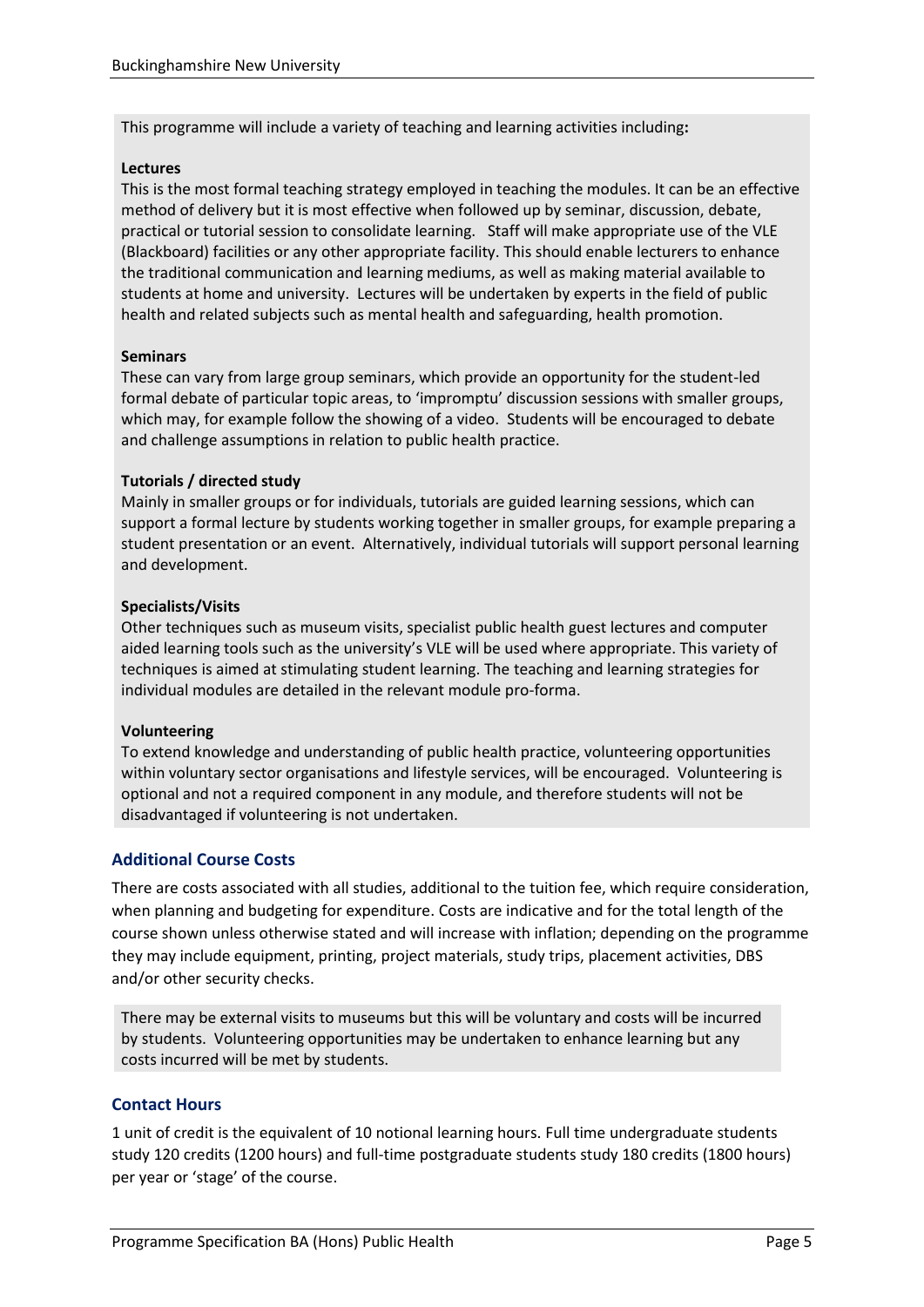| <b>Course Stage</b>    | <b>Scheduled Activities</b><br>(Hours) | <b>Guided Independent</b><br><b>Study (Hours)</b> | <b>Placement / Study</b><br><b>Abroad (Hours)</b> |
|------------------------|----------------------------------------|---------------------------------------------------|---------------------------------------------------|
| <b>Foundation Year</b> | 336                                    | 864                                               |                                                   |
| <b>Year One</b>        | 360                                    | 840                                               |                                                   |
| <b>Year Two</b>        | 360                                    | 840                                               |                                                   |
| <b>Year Three</b>      | 229                                    | 971                                               |                                                   |

# **Assessment Methods**

The [Assessment and Examination webpages](https://bucks.ac.uk/students/academicadvice/assessment-and-examination) provide further information on how assignments are marked and moderated, including a description of assessment activities. These also include further information about how feedback on assessed work is provided to students, including our commitment to ensure this is provided to students within 15 working days (the 'three-week turnaround').

The following summative assessment activities are used on this programme:

- **Essay** This assessment type will vary across the modules but will expect students to write in depth about a particular topic or question and they will be expected to draw upon and reference a wide range of evidence or sources (e.g. reference books, journal articles etc.).
- **Project** (other than a dissertation) this will involve practical exercises– organising an event/ presenting a poster and undertaking an observational study.
- **Presentations** These will be either as an individual or group presentation
- **Portfolio** This will involve a collection of work over time that will contribute to a CV for future employment.
- **Report / Case study** This will be a description or account of a case that will match a prescribed format or template.
- **Dissertation** A dissertation is a substantial piece of writing based on independent research on a subject undertaken under the direction of a supervisor. It is designed to show that students can work independently to research and analyse a subject in depth.

#### **Formative assessments**

Formative work will be embedded throughout the programme to ensure that individual learning is supported throughout.

#### **Classification**

**Calculation of final award: Level 5 33%**

**Level 6 67%**

For full details of assessment regulations for all taught programmes please refer to our Results [webpages.](https://bucks.ac.uk/students/academicadvice/results) These include the criteria for degree classification.

### **Admissions Requirements**

Please see the [Application webpages](https://bucks.ac.uk/applying-to-bucks) for more information on how to apply, including a statement on how we support students from a variety of backgrounds. Please also see our general entry [requirements](https://bucks.ac.uk/applying-to-bucks/general-entry-requirements) for taught programmes. Applicants who do not meet our published entry requirements are encouraged to contact our admissions team for further advice and guidance.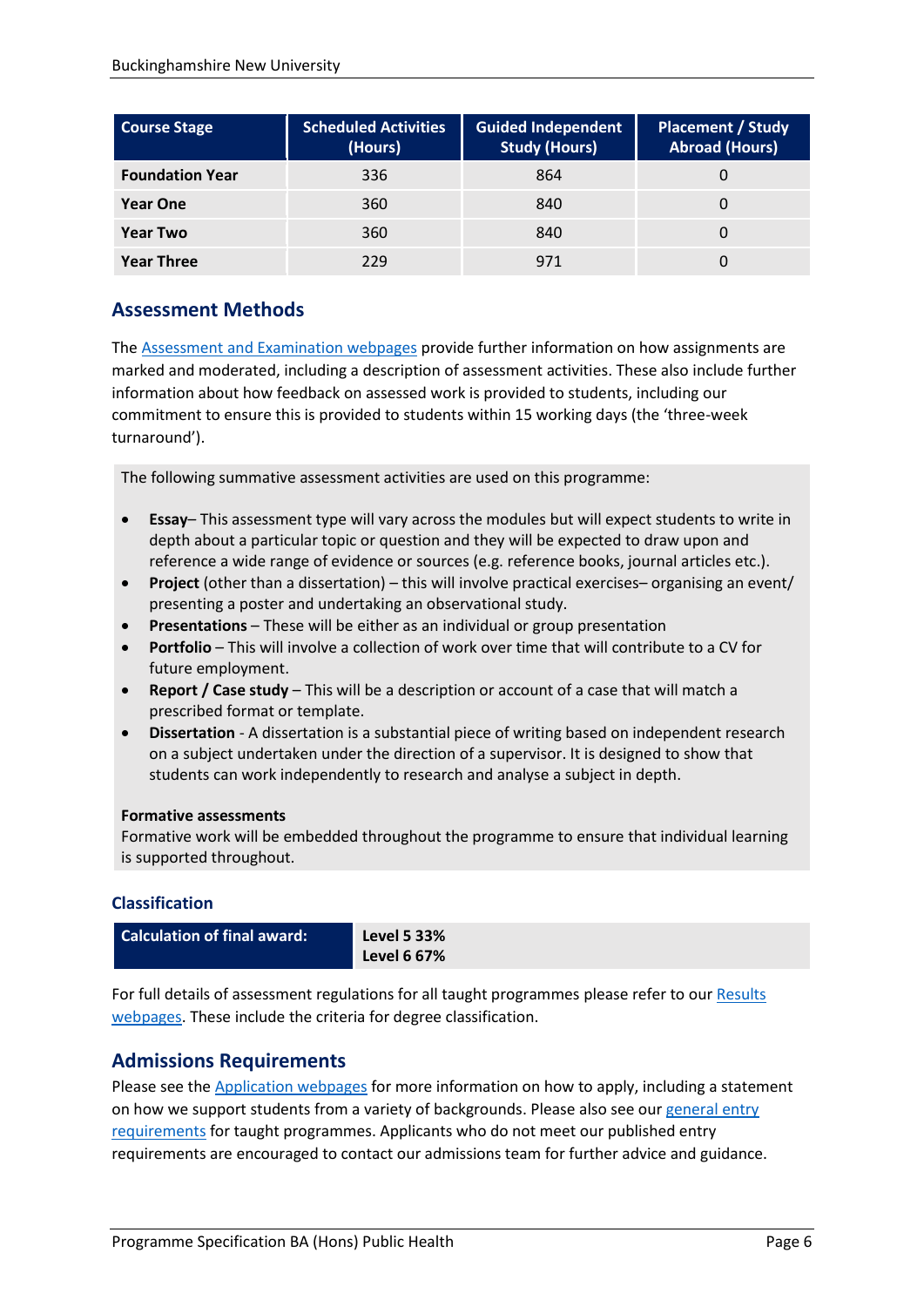### **Typical applicant profile and any programme-specific entry requirements**

Applicants will vary from young college leavers committed to public service to mature students looking to extend their knowledge within the field of public health. It will also attract those seeking a career change or to enhance their promotion career prospects. Such a degree is particularly attractive to international students.

**Do applicants required a Disclosure and Barring Service (DBS) Check? No**

#### **Opportunities for students on successful completion of the programme**

An undergraduate degree in public health will prepare students to pursue careers in public, private or non-profit sectors. Specific areas include public health, environmental health, health administration, epidemiology, nutrition, global health or health policy and planning. More specifically:

- The NHS
- Public Health England
- Local Government e.g. housing officer
- Social care support workers
- Charity worker
- Health promotion worker
- International agencies
- Drugs and alcohol services
- Sexual health services
- Public health practitioners
- Environmental health officer

#### **Recognition of Prior Learning**

Previous study, professional and / or vocational experiences may be recognised as the equivalent learning experience and permit exemption from studying certain modules. Please refer to our Credit [Accumulation webpages](https://bucks.ac.uk/students/academicadvice/managing-your-studies/credit-accumulation) for further guidance.

### **Placements**

Placement related learning is part of the programme in level 5 and is then encouraged and supported throughout the remainder of the course. Placements provide students with opportunities to learn in practice and gain valuable industry experience, enabling students to apply their learning to practice. This ensures that the course has real and immediate benefits for working in a range of public health environments. All placements will be arranged in line with the universities 'Placement Learning Policy' (2016). Students are responsible for arranging suitable placements with tutor support. For those electing placements with children and young people under the age of 18 or with vulnerable adults/ adults at risk, the student will required to complete and meet the cost of an enhanced Disclosure Barring Service (DBS) check.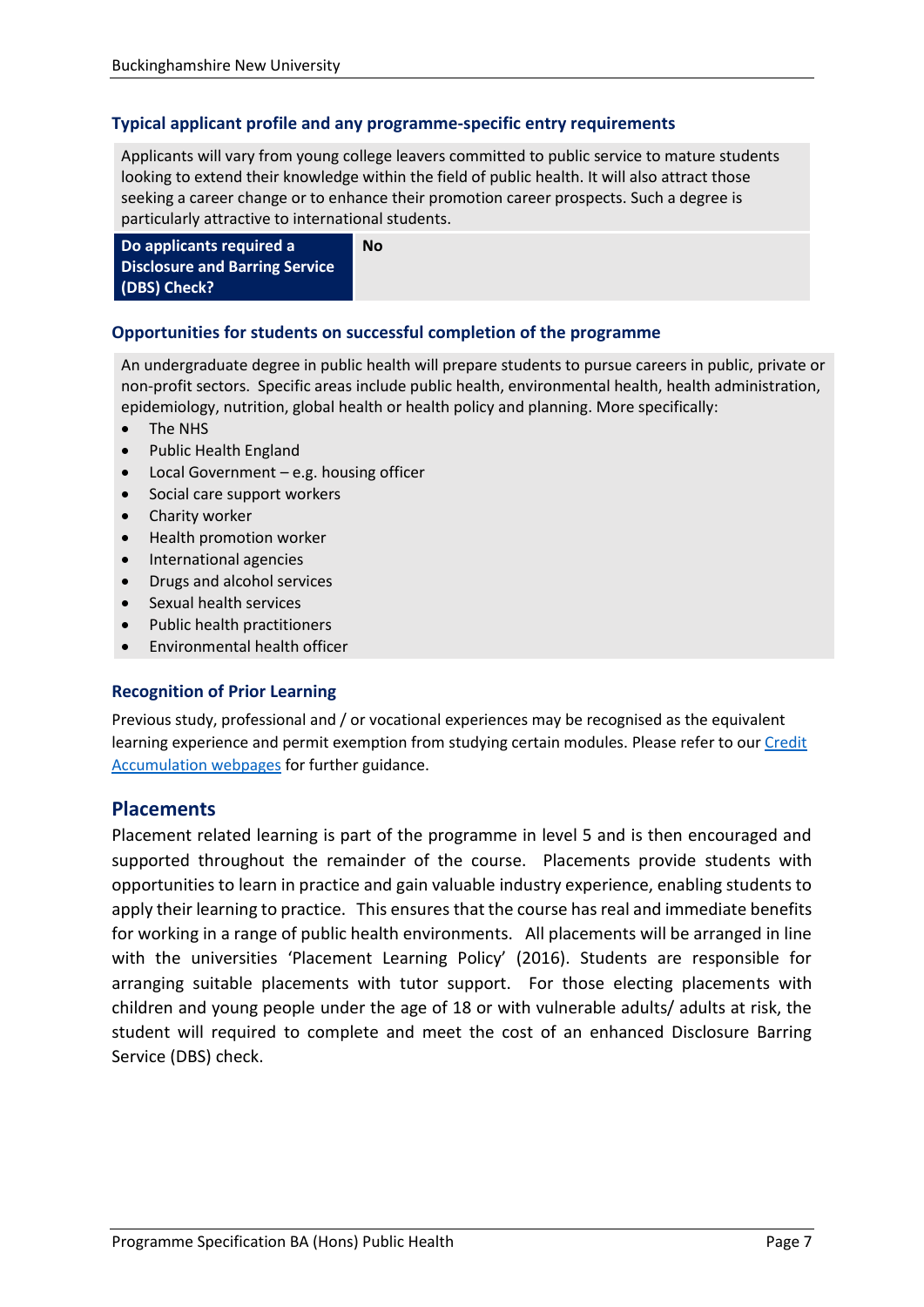# **Student Support**

During the course of their studies, students will be supported in the following ways:

- At the start of their studies all students will receive a full **induction** to the programme which will include introduction to the staff responsible for delivering the course, and access to library and IT facilities
- The **Programme Handbook** will outline the exact nature of the course and how it is structured, including the availability of option modules
- Each student will be allocated a **Personal Tutor** who will support their academic development, be able to advise and guide them with their studies and, where necessary, give advice on study options
- Students will be able to access our full range of **support services**, including the Learning Development Unit for skills and study support, the Library, the Careers and Employability Team, Student Finance Team, Accommodation and Counselling Services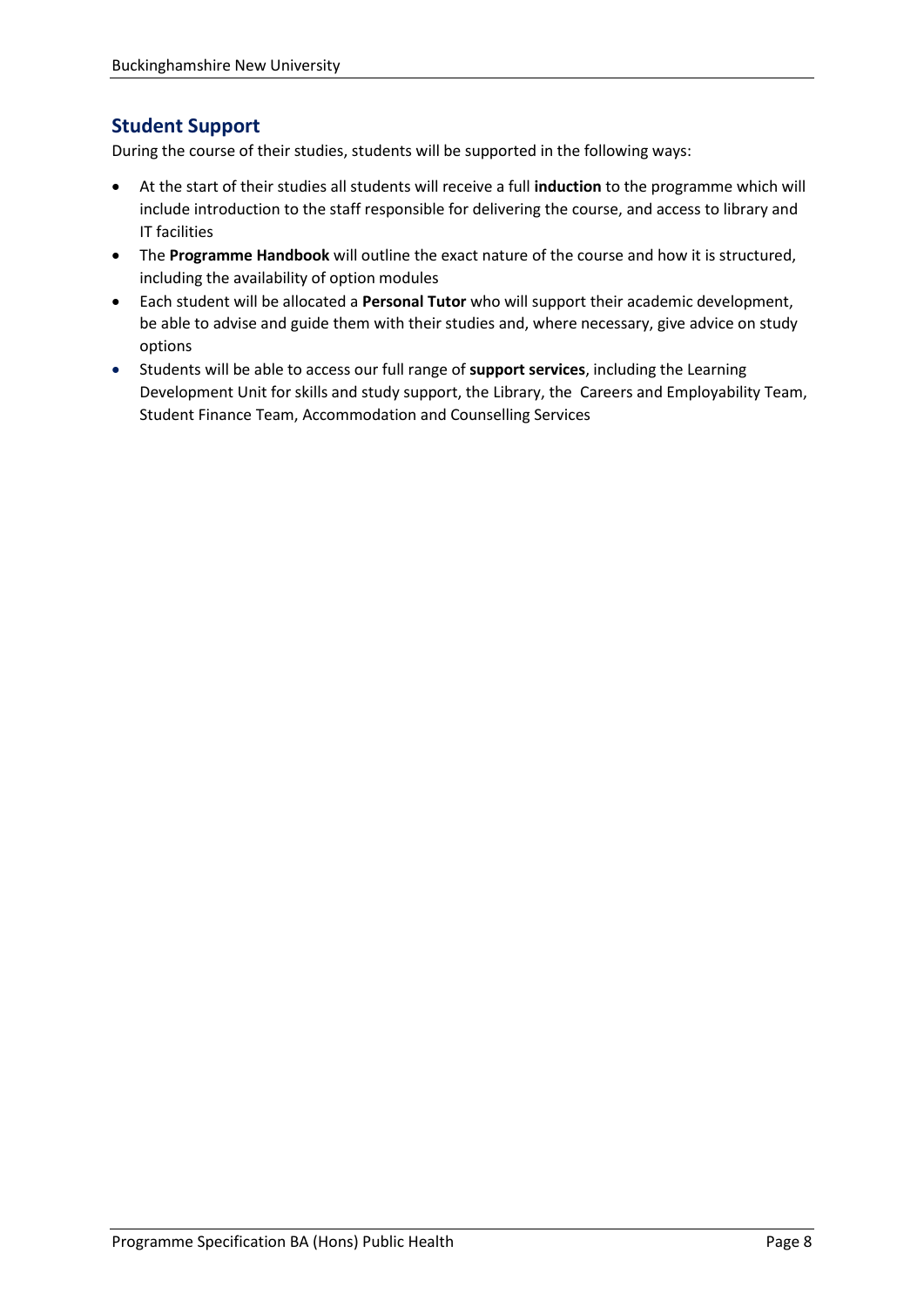# **Appendices**

### **Quality Assurance**

| <b>Awarding Body:</b>                                                 | <b>Buckinghamshire New University</b>                                                                                                   |
|-----------------------------------------------------------------------|-----------------------------------------------------------------------------------------------------------------------------------------|
| <b>Language of Study:</b>                                             | <b>English</b>                                                                                                                          |
| <b>QAA Subject Benchmark</b><br>Statement(s):                         | Health Studies (2016)                                                                                                                   |
| <b>Assessment Regulations:</b>                                        | Academic Assessment Regulations, accessible via the<br><b>Academic Advice webpages</b><br>(https://bucks.ac.uk/students/academicadvice) |
| Does the Fitness to Practise<br>procedure apply to this<br>programme? | <b>No</b>                                                                                                                               |
| Date Published / Updated:                                             | September 2018, September 2021, October 2021                                                                                            |

### **Other awards available on programme (Exit Qualifications)**

Please refer to the *Academic Qualifications Framework* for Exit Qualifications recognised by the University and credit and module requirements.

| Name of Exit Qualification:                                                                                                     | <b>Certificate of Higher Education (CertHE)</b> |  |
|---------------------------------------------------------------------------------------------------------------------------------|-------------------------------------------------|--|
| <b>Full name of Qualification</b><br>and Award Title:                                                                           | <b>CertHE Public Health</b>                     |  |
| <b>Credits requirements:</b>                                                                                                    | 120 credits                                     |  |
| Module requirements:                                                                                                            | ALL 120 Credits at Level 4                      |  |
| <b>Learning Outcome</b>                                                                                                         |                                                 |  |
| Identify, discuss and critically evaluate historical and contemporary public health and health<br>$\bullet$<br>promotion.       |                                                 |  |
| Demonstrate awareness of epidemiology and data collection to understand the spread of<br>$\bullet$<br>disease across the world. |                                                 |  |
| Demonstrate understanding of populations, cultures and collective responsibility<br>$\bullet$                                   |                                                 |  |

• Explain and show critical awareness of the concepts of safeguarding individuals and populations from the harmful effects of the environment and human behaviours

| Name of Exit Qualification:                           | <b>Diploma of Higher Education (DipHE)</b>                      |
|-------------------------------------------------------|-----------------------------------------------------------------|
| <b>Full name of Qualification</b><br>and Award Title: | <b>DipHE Public Health</b>                                      |
| <b>Credits requirements:</b>                          | 240 credits                                                     |
| Module requirements:                                  | ALL 120 Credits at Level 4<br><b>ALL 120 Credits at Level 5</b> |